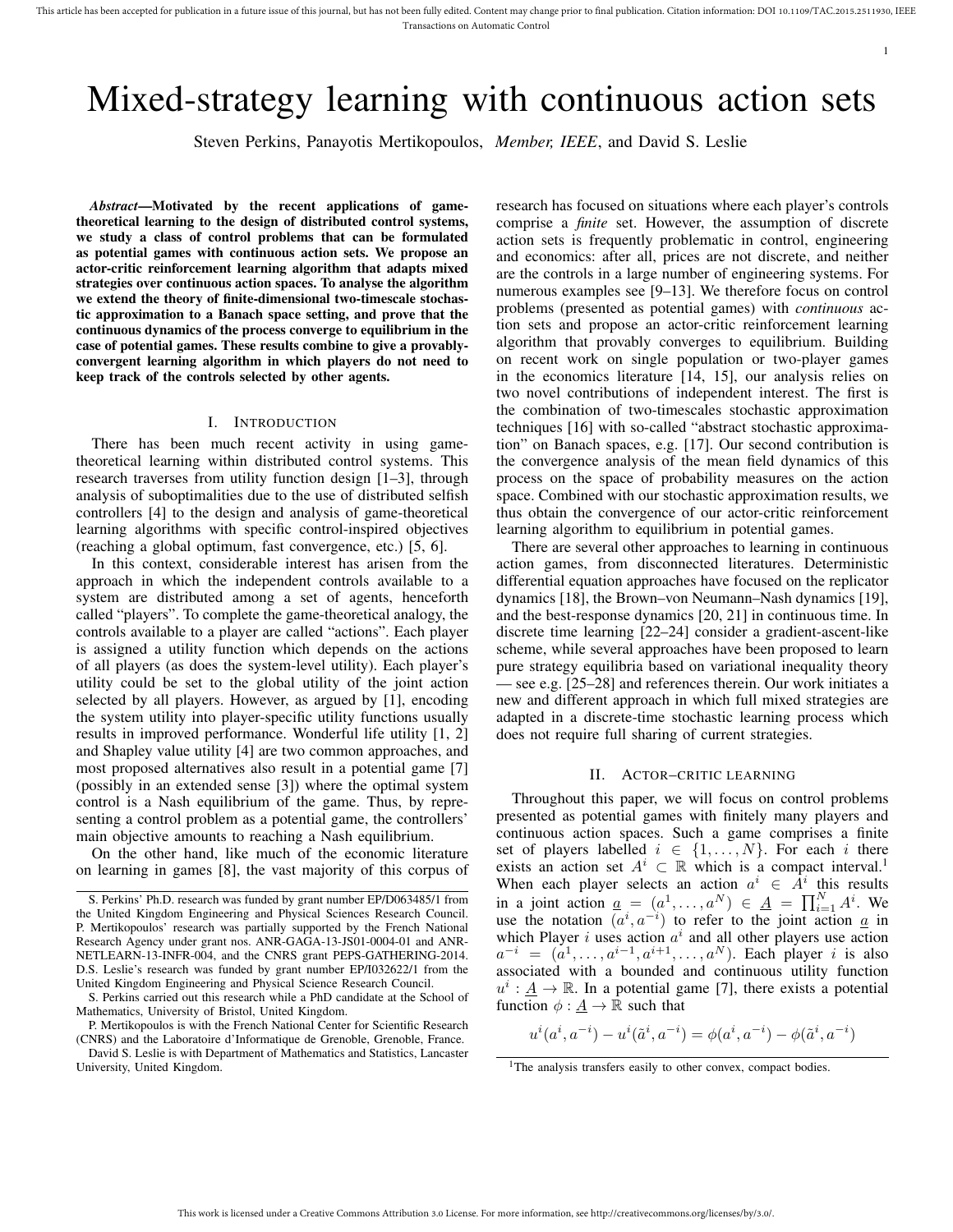$\overline{2}$ 

for all  $i \in \{1, \ldots, N\}$ , for all  $a^{-i}$  and for all  $a^i$ ,  $\tilde{a}^i$ . Methods for constructing potential games from system utility functions [1–3] usually ensure that the potential corresponds to the system utility, so maximising the potential function corresponds to maximising the system utility.

Game-theoretical analyses usually focus on mixed strategies where a player selects an action to play randomly. A mixed strategy for Player  $i$  is defined to be a probability distribution over the action space  $A^i$ . Specifically, let  $B^i$  be the Borel sigma-algebra on  $A^i$  and let  $\mathcal{P}(A^i, \mathcal{B}^i)$  denote the set of all probability measures on  $A^i$ . A mixed strategy is then an element  $\pi^i \in \mathcal{P}(A^i, \mathcal{B}^i)$ . Such a mixed strategy need not admit a density with respect to Lebesgue measure, and in particular may contain an atom at a particular action  $a^i$ .

Returning to our game-theoretical considerations, we extend the utilities  $u^i$  linearly to the space  $\Delta = \prod_{i=1}^{N} \mathcal{P}(A^i, \mathcal{B}^i)$ of mixed strategy profiles. As before we use the notation  $(\pi^i, \pi^{-i})$  to refer to the mixed strategy profile  $\pi$  in which Player *i* uses  $\pi^{i}$  and all other players use  $\pi^{-i}$  =  $(\pi^1, \ldots, \pi^{i-1}, \pi^{i+1}, \ldots, \pi^N)$ . We also write  $(a^i, \pi^{-i})$  for the strategy profile  $(\delta_{a^i}, \pi^{-i})$ , where  $\delta_{a^i}$  is the Dirac measure at  $a^i$ . Hence  $u^i(a^i, \pi^{-i})$  is the utility to Player i for selecting  $a^i$ when all other players use strategy  $\pi^{-i}$ .

A central concept in game theory is the best response correspondence of Player i, the set of mixed strategies  $\pi^{i}$ that maximise  $u^{i}(\pi^{i}, \pi^{-i})$  for any particular  $\pi^{-i}$ ; a Nash equilibrium is a fixed point of this correspondence. In a learning context however, discontinuities in best response correspondences can cause difficulties [8]. We focus instead on a smoothing of the best response. For a fixed  $\eta > 0$ , the *logit best response with noise level* η of Player i to strategy  $\pi^{-i}$  is defined in [14, 15] and shown to be the absolutely continuous mixed strategy  $L^i_\eta(\pi^{-i}) \in \mathcal{P}(A^i, \mathcal{B}^i)$  with density

$$
l_{\eta}^{i}(\underline{\pi}^{-i})(a^{i}) = \frac{\exp\left\{\eta^{-1}u^{i}(a^{i}, \pi^{-i})\right\}}{\int_{A^{i}} \exp\left\{\eta^{-1}u^{i}(b^{i}, \pi^{-i})\right\}\,\mathrm{d}b^{i}}.
$$
 (1)

To ease notation, let  $L_{\eta}(\underline{\pi}) = (L_{\eta}^1(\pi^{-1}), \ldots, L_{\eta}^N(\pi^{-N}))$ . Smooth best responses also play an important part in discrete action games, particularly when learning is considered. They were introduced in stochastic fictitious play by [29] (see also [30–32] for example) to ensure the played mixed strategies in a fictitious play process converge; in classical fictitious play the played strategies are (almost) always pure. The technique was also required by [33–35] to allow simple reinforcement learners to converge to logit equilibria.

The existence of fixed points of  $L_{\eta}$  is shown by [14, 15]; such a fixed point is a joint strategy  $\underline{\pi}$  such that  $\pi^i = L^i_{\eta}(\pi^{-i})$ for each *i*. Such profiles  $\pi$  are called *logit equilibria* and the set of all such fixed points will be denoted by  $\mathcal{LE}_n$ . Logit equilibria approximate Nash equilibria when  $\eta$  is sufficiently small, so for small  $\eta$  elements of  $\mathcal{LE}_{\eta}$  concentrates most of its mass near to a critical point of the potential function  $\phi$ .

One of the motivations for learning in a control setting is that full utility functions might not be known in advance, and players might not observe the actions of all other players. Using fictitious play (or, indeed, most standard game-theoretical tools) does not satisfy this requirement because they assume full

# Algorithm 1 Actor-critic Reinforcement Learning

Parameters: step-size sequences  $\alpha_n, \gamma_n$ . Initialize critics  $Q_0^i$ , actors  $\pi_0^i$ ;  $n \leftarrow 0$ . **Repeat**  $n \leftarrow n+1;$ 

**for each** player  $i = 1, ..., N$  **do simultaneously** sample action  $a_n^i$  from distribution  $\pi^i;$ update critic:

$$
Q_{n+1}^i = Q_n^i + \gamma_n \left( u^i(\cdot, a_n^{-i}) - Q_n^i \right) \tag{2a}
$$

sample  $b_n^i \sim L^i_{\eta}(Q_n^i)$  and update actor:

$$
\pi_{n+1}^i = \pi_n^i + \alpha_n \left( \delta_{b_n^i} - \pi_n^i \right). \tag{2b}
$$

**until** termination criterion is reached.

knowledge of payoff functions and opponent actions. This is what motivates the simple reinforcement learning approaches [33–35]. The scheme in this article extends the actor–critic approach of [36] to the continuous action space setting. It learns both a value function  $Q^i$  :  $A^i \rightarrow \mathbb{R}$  that estimates the function  $u^{i}(a^{i}, \pi^{-i})$  for the current value of  $\pi^{-i}$ , while also maintaining a separate mixed strategy  $\pi^i \in \mathcal{P}(A^i, \mathcal{B}^i)$ . The critic,  $Q^i$ , informs the update of the actor,  $\pi^i$ . In turn the observed utilities received by the actor,  $\pi^{i}$ , inform the update of the critic  $Q<sup>i</sup>$ . The procedure is given in Algorithm 1. It is the main focus of our paper, so some remarks are in order:

*Remark* 1*.* To implement this algorithm an individual need not actually observe the action profile  $a_n^{-i}$ , but only needs the utility  $u^{i}(\cdot, a_{n}^{-i})$ . This means a player need know only about the players who directly affect her utility function, allowing a degree of modularisation in large systems. In (2a), it is assumed that a player can access the function  $u^{i}(\cdot, a_{n}^{-i})$ ) determining how much they would have received for each action against the selected joint action  $a_n^{-i}$ . Even though this assumption restricts the applicability of our method, it is harmless in many practical settings—e.g. in congestion games  $u^{i}(\cdot, a_{n}^{-i})$  can be calculated by observing the utilisation levels. *Remark* 2. The logit response  $L^i_\eta$  used to sample  $b^i_n$  in (2b) is now parameterised by  $Q_n^i$  instead of  $\pi^{-i}$ . This is a trivial change in which  $Q^{i}(\cdot)$  replaces  $u^{i}(\cdot, \pi^{-i})$  in (1).

*Remark* 3*.* Also in (2b), the players update towards a sampled  $b_n^i$  instead of toward the full function  $L^i_\eta(Q_n^i)$ . This is so that the critic  $\pi_n^i$  can be represented as a collection of weighted atoms, instead of as a complicated and continuous probability measure. Representing  $\pi_n^i$  as a collection of atoms means that sampling  $a_n^i \sim \pi_n^i$  is particularly easy.

On the other hand, sampling  $b_n^i \sim L^i_\eta(Q_n^i)$  could be difficult for general  $Q_n^i$ . One solution would be to use a sequential Monte Carlo sampler [37] to produce samples from the slowly evolving distribution  $L^i_\eta(Q^i_n)$ . The representation of  $Q_n^i$  is also potentially troublesome and we do not address it here. A solution would be to assume that each  $u^{i}(\underline{a}_n)$ can be represented as a finite linear combination of basis functions. Another would be to slowly increase the size of a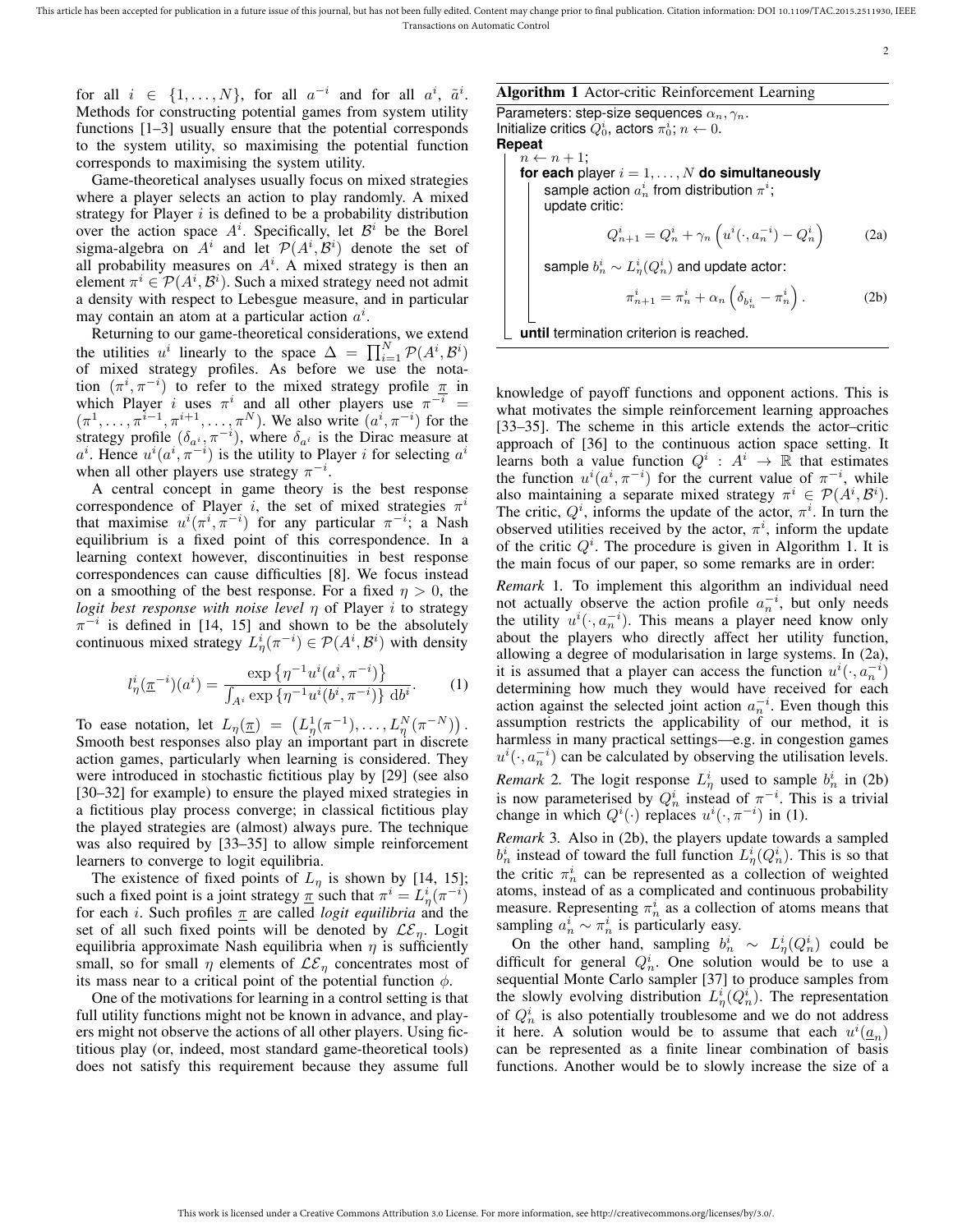3

Fourier or wavelet basis as  $n$  gets large, resulting in vanishing bias terms which can be easily incorporated in the stochastic approximation framework introduced below.

*Remark* 4*.* Finally note that we assume all players use the same values for  $\eta$ ,  $\alpha_n$  and  $\gamma_n$ . Allowing player-dependent values of  $\eta^i$  causes only notational challenges later. Allowing playerdependent learning rates  $\alpha_n^i$  and  $\gamma_n^i$  is easily accommodated so long as  $\alpha_n^i / \alpha_n^j \to 1$  and  $\gamma_n^i / \gamma_n^j \to 1$  as  $n \to \infty$ . See [36] for an analysis in which these conditions do not hold.

The remainder of this article works to prove the following theorem, while also providing several auxiliary results of independent interest along the way:

Theorem 1. *In a continuous-action-set potential game with bounded Lipschitz rewards and isolated equilibrium components, the actor–critic algorithm* (2)*, with step sizes satisfying (A3) below, converges strongly to a component of the equilibrium set*  $\mathcal{LE}_n$  (*a.s.*).

### III. TWO-TIMESCALES STOCHASTIC APPROXIMATION

The analysis of systems such as Algorithm 1 is enabled by the use of two-timescales stochastic approximation techniques [16]. By allowing  $\alpha_n/\gamma_n \to 0$  as  $n \to \infty$ , the system can be analysed as if the 'fast' update (2a), with higher learning parameter  $\gamma_n$ , has fully converged to the current value of the 'slow' system (2b), with lower learning parameter  $\alpha_n$ . Note that it is not the case that we have an outer and inner loop, in which (2a) is run to convergence for every update of (2b): both the actor  $Q_n$  and the critic  $\pi_n$  are updated at every iteration. It is simply that the two-timescales technique allows us to analyse the system *as if* there were an inner loop.

That being said, the results of [16] are only cast in the framework of finite-dimensional spaces. We have already observed that with continuous action spaces  $A^i$ , the mixed strategies  $\pi^i$ are probability measures in the space  $\mathcal{P}(A^i, \mathcal{B}^i)$ , and the critics  $Q<sup>i</sup>$  are  $L<sup>2</sup>$  functions. Placing appropriate norms on these spaces results in Banach spaces, and in this section we combine the two-timescales results of [16] with the Banach space stochastic approximation framework of [14].

To that end, consider the general two-timescales stochastic approximation system

$$
x_{n+1} = x_n + \alpha_{n+1} \left[ F(x_n, y_n) + U_{n+1} + c_{n+1} \right], \tag{3a}
$$

$$
y_{n+1} = y_n + \gamma_{n+1} \left[ G(x_n, y_n) + V_{n+1} + d_{n+1} \right], \qquad (3b)
$$

where

- $x_n$  and  $y_n$  are sequences in the Banach spaces  $(X, \|\cdot\|_X)$ and  $(Y, \|\cdot\|_Y)$  respectively.
- $\{\alpha_n\}$  and  $\{\gamma_n\}$  are the learning rate sequences.
- $F: X \times Y \to X$  and  $G: X \times Y \to Y$  comprise the *mean field* of the process.
- $\{U_n\}$  and  $\{V_n\}$  are stochastic processes in X and Y respectively.
- $c_n \in X$  and  $d_n \in Y$  are transient bias terms.

We will study this system using the asymptotic pseudotrajectory approach of [38], which is already cast in the language of metric spaces; since Banach spaces are metric, the framework of [38] still applies to our scenario. This modernises the

approach of [17] while also introducing the two-timescales technique to 'abstract stochastic approximation'.

Our assumptions, which are simple extensions to those of [16] and [38], can now be stated as follows:

- A1) Noise control.
	- a) For  $\xi$  being either  $\alpha$  or  $\gamma$ , let  $\tau_n^{\xi} = \sum_{j=1}^n \xi_j$  (with  $\tau_0^{\xi} =$ 0), and for  $t \in \mathbb{R}_+$  let  $m^{\xi}(t) = \sup\{k \ge 0; \tau_k^{\xi} \le t\}$ . For all  $T > 0$ , we assume that

$$
\lim_{n \to \infty} \sup_{k \in \{n+1, \dots, m^{\alpha}(\tau_n^{\alpha} + T)\}} \left\{ \left\| \sum_{j=n}^{k-1} \alpha_{j+1} U_{j+1} \right\|_X \right\} = 0,
$$
  

$$
\lim_{n \to \infty} \sup_{k \in \{n+1, \dots, m^{\gamma}(\tau_n^{\gamma} + T)\}} \left\{ \left\| \sum_{j=n}^{k-1} \gamma_{j+1} V_{j+1} \right\|_Y \right\} = 0.
$$

- b)  ${c_n}_{n\in\mathbb{N}}$  and  ${d_n}_{n\in\mathbb{N}}$  are bounded sequences such that  $\Vert c_n \Vert_X \to 0$  and  $\Vert d_n \Vert_Y \to 0$  as  $n \to \infty$ .
- A2) Boundedness and continuity.
- a) There exist compact sets  $C \subset X$  and  $D \subset Y$  such that  $x_n \in C$  and  $y_n \in D$  for all  $n \in \mathbb{N}$ .
- b) F and G are bounded and uniformly continuous on  $C \times D$ .
- A3) Learning rates.
- a)  $\sum_{n=1}^{\infty} \alpha_n = \infty$  and  $\sum_{n=1}^{\infty} \gamma_n = \infty$  with  $\alpha_n \to 0$  and  $\gamma_n \to 0$  as  $n \to \infty$ .

b) 
$$
\alpha_n/\gamma_n \to 0
$$
 as  $n \to \infty$ .

A4) Mean field behaviour.

a) For any fixed  $\tilde{x} \in C$  and initial value  $y_0 \in D$ ,

$$
\frac{\mathrm{d}y}{\mathrm{d}t} = G(\tilde{x}, y) \tag{4}
$$

has unique solution trajectories remaing in D. Furthermore (4) has a unique globally attracting fixed point  $y^*(\tilde{x})$ , and  $y^*: C \to D$  is Lipschitz continuous.

b) For any initial value  $x_0 \in C$ , the differential equation

$$
\frac{\mathrm{d}x}{\mathrm{d}t} = F(x, y^*(x))\tag{5}
$$

has unique solution trajectories that remain in C.

Assumption A1 is the standard assumption for noise control in stochastic approximation. It has caused difficulty in abstract stochastic approximation, but recent works [14, 39] provide martingale noise type criteria that guarantee A1(a) holds in useful Banach spaces. Assumption A2 is simply a boundedness and continuity assumption. Assumption A3 provides the twotimescales nature of the scheme, with both learning rate sequences converging to 0, but  $\alpha_n$  doing so faster than  $\gamma_n$ . Finally Assumption A4 provides both the existence of unique solutions of the relevant mean field differential equations, and the useful separation of timescales in continuous time which is directly analogous to Assumption (A1) of [16].

Our first lemma demonstrates that we can analyse the system as if the fast system  $\{y_n\}$  is calibrated to the slow system  $\{x_n\}$ .

Lemma 2. *Under Assumptions A1–A4,*

$$
||y_n - y^*(x_n)||_Y \to 0 \quad as \quad n \to \infty.
$$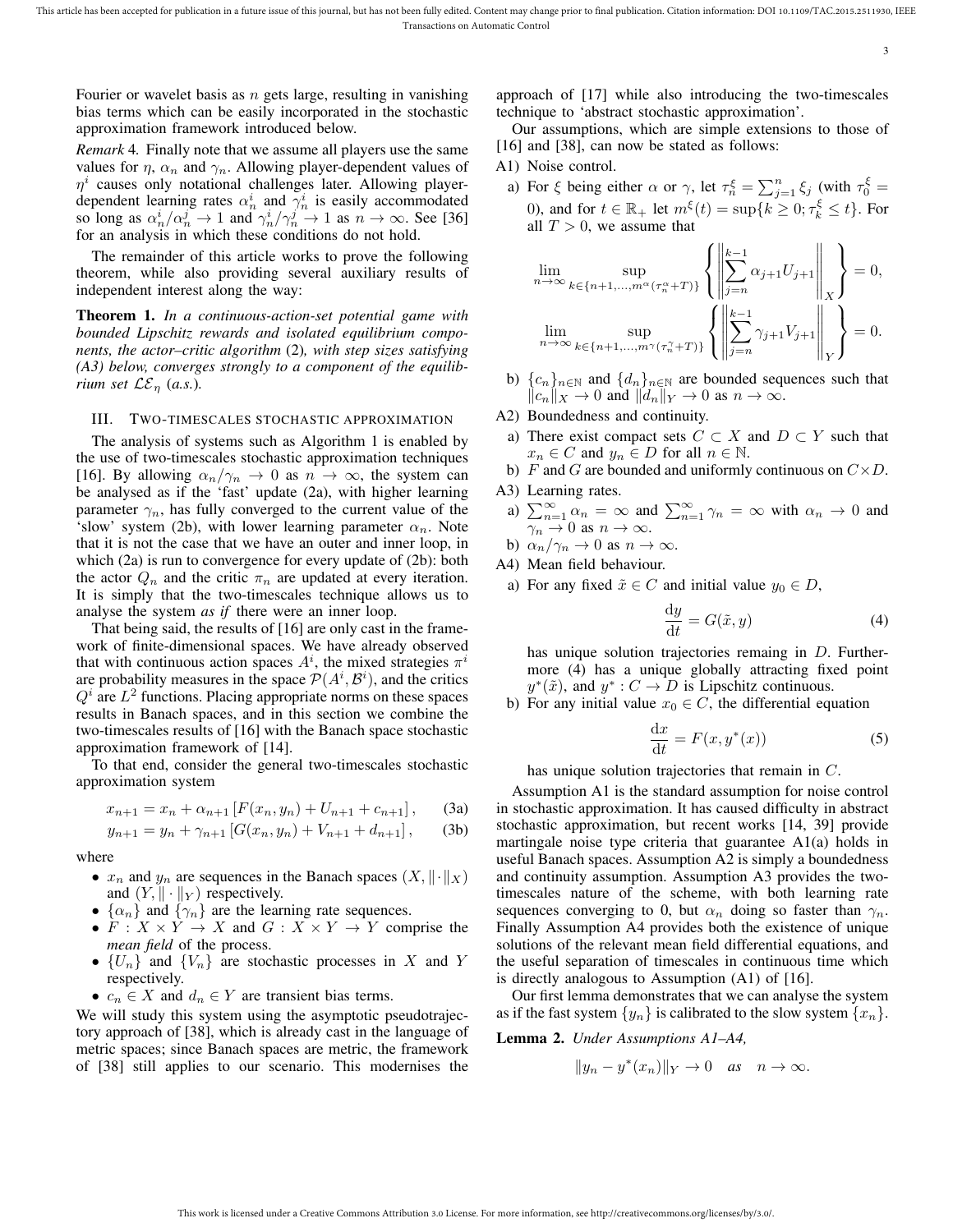4

*Proof:* Let  $z_n = (x_n, y_n)$  and let  $Z = X \times Y$ , with  $\| \cdot \|_Z$  the induced product norm from the topologies of X and Y. Under this topology, Z is a Banach space, and  $C \times D$  is compact. The updates (3) can be expressed as

$$
z_{n+1} = z_n + \gamma_{n+1} \Big[ H(z_n) + W_{n+1} + \kappa_{n+1} \Big], \qquad (6)
$$

.

where  $H : Z \to Z$  is such that  $H(z_n) = (0, G(z_n))$  for  $0 \in X$ ,  $W_n = \left(\frac{\alpha_n}{\gamma_n}U_n, V_n\right),$  and

$$
\kappa_{n+1} = \left(\frac{\alpha_{n+1}}{\gamma_{n+1}} \Big[ F(z_n) + d_{n+1} \Big], e_{n+1} \right)
$$

Assumptions A1–A4 imply the assumptions of Theorem 3.3 of [14]. Most are direct translations, but the noise must be carefully considered. For any  $n \in \mathbb{N}$ , any  $T > 0$ , and any  $k \in \{n+1,\ldots,m^\gamma(\tau_n^\gamma+T)\},\$ 

$$
\left\| \sum_{j=n}^{k-1} \gamma_{j+1} (W_{n+1} + \kappa_{n+1}) \right\|_Z
$$
  

$$
\leq \left\| \sum_{j=n}^{k-1} \gamma_{j+1} W_{n+1} \right\|_Z + \left( \sup_{k' \geq n+1} \|\kappa_{k'}\|_Z \right)^{m^{\gamma}(\tau_n^{\gamma} + T) - 1} \sum_{j=n}^{\infty} \gamma_{j+1} \gamma_{j+1}
$$

Since  $\kappa_n \to 0$  and  $\sum_{j=n}^{m^{\gamma}(\tau_n^{\gamma}+T)-1} \gamma_{j+1} \approx T$ , the second term converges to 0 as  $n \to \infty$ . Hence, using assumption A1 to control the first term, we get that

$$
\lim_{n \to \infty} \sup_{k \in \{n+1, \dots, m^{\gamma}(\tau_n^{\gamma} + T)\}} \left\| \sum_{j=n}^{k-1} \gamma_{j+1}(W_{n+1} + \kappa_{n+1}) \right\|_Z = 0.
$$

Assumption A4(a) implies that  $\{(x, y^*(x)) : x \in C\}$  is globally attracting for the flow defined by

$$
\frac{\mathrm{d}z}{\mathrm{d}t} = H(z(t)).\tag{7}
$$

Hence Theorem 3.3 of [14] and Theorem 6.10 of [38] give that  $z_n \to \{(x, y^*(x)) : x \in C\}$ . The result follows by the continuity of  $y^*$  assumed in A4(a).

This allows the consideration of the slow timescale.

**Theorem 3.** Suppose that Assumptions A1–A4 hold. Then  $x_n$ *converges to an internally chain transitive set [38] of the flow induced by the mean field differential equation* (5)*.*

*Proof:* Rewrite (3a) as

$$
x_{n+1} = x_n + \alpha_{n+1} \Big[ F(x_n, y^*(x_n)) + U_{n+1} + \tilde{c}_{n+1} \Big], \quad (8)
$$

where  $\tilde{c}_{n+1} = F(x_n, y_n) - F(x_n, y^*(x_n)) + c_{n+1}$ . To show that this is a well-behaved stochastic approximation process we need to show that  $\tilde{c}_n$  can be absorbed into  $U_n$  such that the equivalent Assumption A1 of [14] can be applied to  $U_n + \tilde{c}_n$ .

By Lemma 2 we have  $||y_n - y^*(x_n)||_Y \to 0$ . Uniform continuity of F implies that  $\Vert F(x_m, y_m) - F(x_m, y^*(x_m)) \Vert_X \to 0$ . The rest of the proof uses identical arguments as that of Lemma 2 to show that Theorem 3.3 of [14] applies.

Combining with Theorem 5.7 of [38], where internally chain transitive sets are discussed, gives the result.

## IV. CONVERGENCE OF THE ACTOR–CRITIC ALGORITHM

In this section we demonstrate that the actor–critic algorithm (2) can be analysed using the two-timescales stochastic approximation framework of Section III. Our first task is to define the Banach spaces in which the algorithm evolves.

Note that the set  $\mathcal{P}(A^i, \mathcal{B}^i)$  of probability distributions on  $A^i$ is a subset of the space  $\mathcal{M}(A^i, \mathcal{B}^i)$  of finite signed measures on  $(A^i, B^i)$ . To turn this space into a Banach space, the most convenient norm for our purposes is the bounded Lipschitz (BL) norm, as in [14, 15] and references therein.

Suppose that utility functions  $u^i$  are bounded and Lipschitz continuous. Since their domain is a bounded interval of  $\mathbb R$  we can assume that each  $Q_n^i$  lies in the Banach space  $L^2(A^i)$  of can assume that each  $Q_n$  lies in the Banach space  $L(A)$  of functions  $A^i \to \mathbb{R}$  with a finite  $L^2$  norm. Hence we consider the vectors  $Q_n = (Q_n^1, \dots, Q_n^N)$  as elements of the Banach space  $Y = \times_{i=1}^{N} L^2(A^i)$  with  $||Q||_Y = \max_{i=1,\dots,N} ||Q^i||_{L^2}$ .

Theorem 4. *Consider the actor–critic algorithm* (2)*. Suppose that for each* i *the action space* A<sup>i</sup> *is a compact interval of* R*, and the utility function* u i *is bounded and uniformly Lipschitz continuous. Suppose also that*  $\{\alpha_n\}_{n\in\mathbb{N}}$  *and*  $\{\gamma_n\}_{n\in\mathbb{N}}$  *are chosen to satisfy Assumption A3 as well as*  $\sum_{n\in\mathbb{N}}\alpha_n^2 < \infty$ and  $\sum_{n\in\mathbb{N}}\gamma_n^2<\infty$ . *Then, under the bounded Lipschitz norm,* {πn}n∈<sup>N</sup> *converges with probability 1 to an internally chain transitive set of the flow defined by the* N*-player logit best response dynamics*

$$
\frac{\mathrm{d}\pi}{\mathrm{d}t} = L_{\eta}(\underline{\pi}) - \underline{\pi}.\tag{9}
$$

*Proof:* We take  $(X, \|\cdot\|_X) = (\Sigma, \|\cdot\|_{BL})$ , and  $(Y, \|\cdot\|_Y)$ . This allows a direct mapping of the actor–critic algorithm (2) to the stochastic approximation framework (3) by taking

$$
x_n = \underline{\pi}_n, \qquad y_n = \underline{Q}_n, \qquad c_n = d_n = 0,
$$
  
\n
$$
F(\underline{\pi}, \underline{Q}) = L_{\eta}(\underline{Q}) - \underline{\pi}, \qquad U_{n+1} = (\delta_{b_n^1}, \dots, \delta_{b_n^N}) - L_{\eta}(\underline{Q}),
$$
  
\n
$$
G = (G^1, \dots, G^N), \qquad G^i(\underline{\pi}, \underline{Q}) = u^i(\cdot, \pi^{-i}) - Q^i,
$$
  
\n
$$
V_n = (V_n^1, \dots, V_n^N), \qquad V_{n+1}^i = u^i(\cdot, a_n^{-i}) - u^i(\cdot, \pi_n^{-i}).
$$

Theorem 3 means we need only verify Assumptions A1–A4. A1:  $U_n$  is of exactly the form studied by [14] and therefore Proposition 3.6 of that paper suffices to prove the condition on the tail behaviour of  $\sum_j \alpha_{j+1} U_{j+1}$  holds with probability 1. The  $V_{n+1}$  are martingale difference sequences, since  $\mathbb{E}(u^{i}(\cdot, a^{-i}) | \mathcal{F}_n) = u^{i}(\cdot, \pi^{-i}_n)$ , and the  $Q_{n+1}$  are  $L^2$ functions. Hence Proposition A.1 of [14] suffices to prove the condition on the tail behaviour of  $\sum_j \gamma_{j+1} V_{j+1}$  holds with probability 1 under the  $L^2$  norm. Since  $c_n$  and  $d_n$  are identically zero, we have shown that A1 holds.

A2:  $\Delta$  is a compact subset of  $\Sigma$  under the bounded Lipschitz norm (see Prop. 4.6 of [14]), so taking  $C = \Delta$  suffices. Furthermore, with bounded continuous reward functions  $u^i$  it follows that the  $Q_n^i$  are uniformly bounded and equicontinuous and therefore remain in a compact set  $D$ .  $G$  is clearly uniformly continuous on the compact set  $C \times D$ . The continuity of  $L_n$ , and therefore F, is shown in Lemma C.2 of [14].

A3: The learning rates are chosen to satisfy this assumption.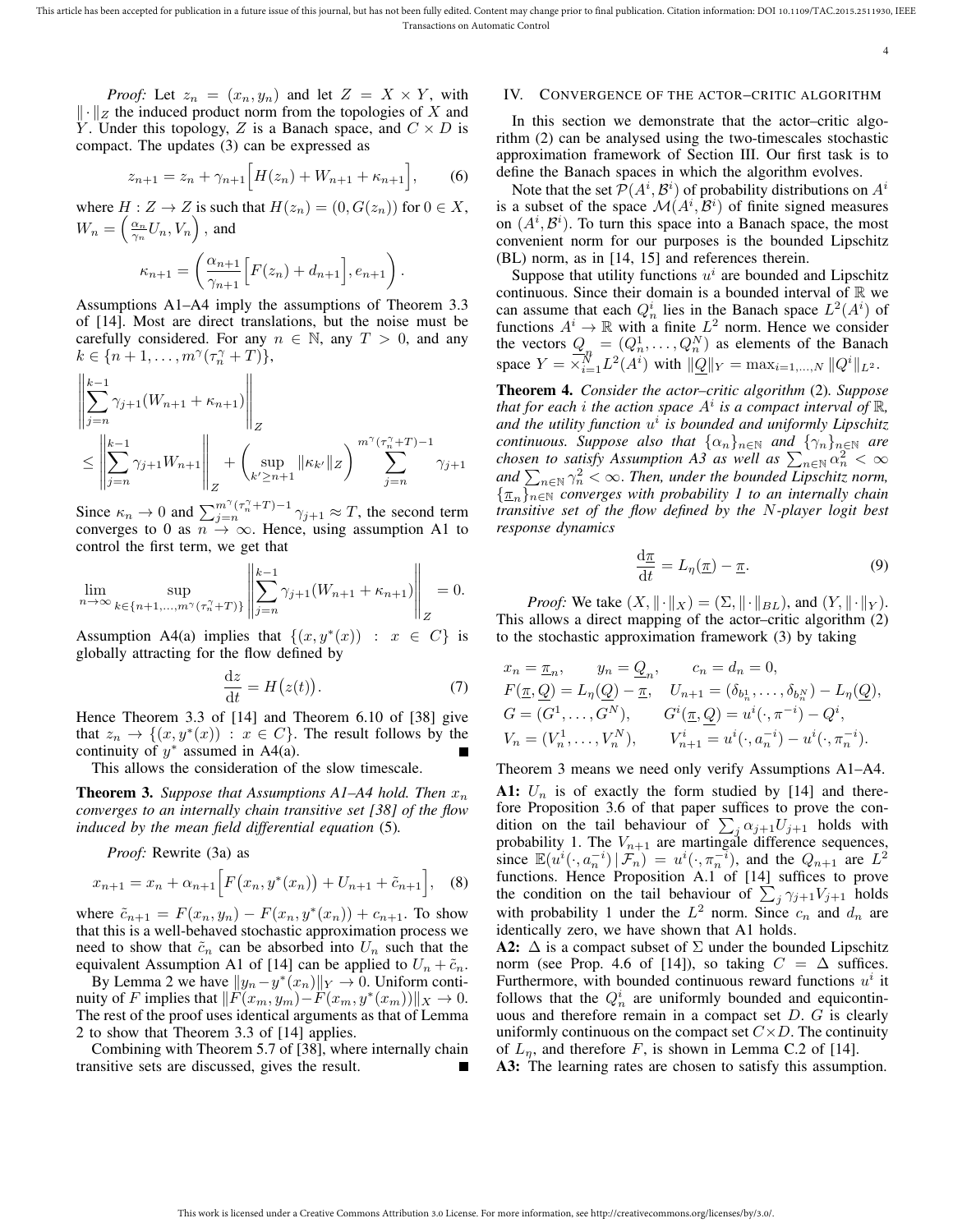5

**A4:** For fixed  $\tilde{\pi}$ , the differential equations  $\dot{Q}^i = u^i(\cdot, \tilde{\pi}^{-i})$  $Q^i$  converge to  $Q^i = u^i(\cdot, \tilde{\pi}^{-i})$ . Furthermore  $u^i(\cdot, \pi^{-i})$  is Lipschitz continuous in  $\pi^{-i}$ , so part (a) is satisfied. Equation (5) then becomes the logit best response dynamics of [14, 15], which is shown to have unique solution trajectories.

It is demonstrated in [14] that logit equilibria are global attractors in two-player zero-sum games with continuous action sets. Hence, by Corollary 5.4 of [38] we instantly obtain the result that any internally chain transitive set is contained in  $\mathcal{LE}_n$ . However two-player zero-sum games are not particularly relevant for control systems: an equivalent result is required for multiplayer potential games. Note that evolution of strategies under the logit best response dynamics in a potential game is identical to that in the identical interest game in which the potential acts as the global utility. We therefore carry out our convergence analysis for the logit best response dynamics (9) in N-player identical interest games with continuous action spaces. See [32] for related issues. For the remainder of this section we work to prove the following theorem:

Theorem 5. *In a potential game with continuous bounded rewards, in which the connected components of the set*  $\mathcal{LE}_\eta$  *of logit equilibria of the game are isolated, any internally chain transitive set of the flow induced by the smooth best response dynamics* (9) *is contained in a connected component of*  $LE_n$ .

*Proof:* The natural Lyapunov function for the logit best response dynamics (9) in an identical interest game is

$$
V_{\eta}(\underline{\pi}) = -\left[u(\underline{\pi}) + \eta \sum_{i=1}^{N} \nu^{i}(\pi^{i})\right]
$$
 (10)

where  $u^i(\pi) = u(\pi)$  for all i and  $v^i(\pi^i) =$  $-\int_{A^i} p^i(x^i) \log p^i(x^i) dx^i$  is the entropy of of a distribution  $\pi^{i}$  with density  $p^{i}$ . However the entropy is only well-defined when the density exists, whereas we need to study the convergence of (9) over the whole space  $\Delta$ . Therefore define  $\Delta_D$  to be the subset of  $\Delta$  consisting of  $\pi$  such that each  $\pi^i$ is absolutely continuous with a density  $p<sup>i</sup>$  which is Lipschitz continuous with constant D and satisfying  $p^{i}(a^{i}) \in [D^{-1}, D]$ for all  $a^i \in A^i$ . For the remainder of this article, assume that D is sufficiently large that  $L_{\eta}(\underline{\pi}) \in \Delta_D$  for all  $\underline{\pi} \in \Delta$ (see Appendix C of [14]). This in turn implies both that  $\mathcal{LE}_n \subset \Delta_D$ , and that  $\Delta_D$  is forward invariant under the logit best response dynamics. We will first show that any internally chain transitive set of (9) is contained in  $\Delta_D$ , then use Lyapunov function arguments on  $\Delta_D$ .

Start by noting that

$$
\underline{\pi}(t) = e^{-t}\underline{\pi}(0) + \int_0^t e^{s-t} L_\eta(\underline{\pi}(s)) ds.
$$

Since  $L_{\eta}(\pi(s)) \in \Delta_D$  for all s it is immediate that  $\pi(t)$ approaches  $\Delta_D$  at an exponential rate. It then follows from techniques in the proof of Proposition 5.3 of [38] that any internally chain transitive set of the flow is contained in  $\Delta_D$ .

For  $V_n$  defined in (10) to be a useful Lyapunov function, it must be continuous on  $\Delta_D$  with respect to the bounded Lipschitz norm that we use on strategy space  $\Delta$ . Note that u is multilinear and therefore continuous. Therefore it suffices to show that the entropy  $\nu^{i}(\pi^{i})$  is continuous in  $\pi^{i}$ . Consider  $\pi^{i}$  and  $\tilde{\pi}^{i}$  with densities p and q respectively such that  $p(x), q(x) \in [D^{-1}, D]$  for all  $x \in A^i$ , and both p and q are Lipschitz continuous with constant  $D$ . We calculate that

$$
|\nu(P) - \nu(Q)| \le \int_{A^i} |p(a^i) - q(a^i)| |\log(p(a^i))| \, da^i
$$
  
+ 
$$
\int_{A^i} q(a^i) |\log(p(a^i)) - \log(q(a^i))| \, da^i
$$
  

$$
\le (\log D + D^2) \int_{A^i} |p(a^i) - q(a^i)| \, da^i,
$$

since log is Lipschitz on  $[D^{-1}, D]$  with constant D. That the final integral is arbitrarily small for sufficiently close  $\pi^{i}$  and  $\tilde{\pi}^i$  under the BL norm follows from trivial calculations, and relies on the fact that  $p$  and  $q$  are Lipschitz.

We now show that the function  $V_n$  is strictly decreasing for any trajectory in  $\Delta_D$  whenever  $\pi \notin \mathcal{LE}_\eta$ . Using the Gateaux derivative, we get that

$$
\dot{V}_{\eta}(\underline{\pi}) = dV_{\eta}(\underline{\pi}, \dot{\underline{\pi}}) = -\sum_{i=1}^{N} \left[ du((\pi^{i}, \pi^{-i}), \dot{\pi}^{i}) + \eta d\nu^{i}(\pi^{i}, \dot{\pi}^{i}) \right]
$$

Note that  $du((\pi^i, \pi^{-i}), \dot{\pi}^i) = \int_{A^i} u(a^i, \pi^{-i})) \dot{\pi}^i(\mathrm{d}a^i)$ , and that  $d\nu^{i}(\pi^{i}, \dot{\pi}^{i}) = -\int_{A^{i}} \log(p^{i}(a^{i})) \dot{\pi}^{i}(da^{i})$  [14, equation (D.3)]. Re-arranging the definition of  $l^i_\eta(\pi^{-i})$  from (1), and noting that  $\int_{A^i} \dot{\pi}^i(\text{d}a^i) = 0$ , then yields

$$
\int_{A^i} u(a^i, \pi^{-i}) \dot{\pi}^i(\mathrm{d}a^i) = \eta \int_{A^i} \log(l^i_{\eta}(\pi^{-i})(a^i)) \dot{\pi}^i(\mathrm{d}a^i).
$$

Putting these together and rearranging shows that

$$
\dot{V}_{\eta}(\underline{\pi}) = -\eta \sum_{i=1}^{N} \left\{ KL(l_{\eta}^{i}(\pi^{-i}) \, \| \, p^{i}) + KL(p^{i} \, \| \, l_{\eta}^{i}(\pi^{-i})) \right\}
$$

where  $KL(\cdot \| \cdot)$  is the Kullback–Leibler divergence, which is non-negative and zero only when the two arguments are equal. Therefore  $V_{\eta}$  is strictly decreasing unless  $p^{\tilde{i}} = l_{\eta}^{i}(\pi^{-i})$  for all *i*, which is exactly the condition that  $\underline{\pi} \in \mathcal{LE}_\eta$ .

As demonstrated by [38], the existence of a Lyapunov function is insufficient to complete the result, and Sard's theorem (as used by [32] for example) does not apply in this case, even under Smale's generalisation to Banach spaces. However since  $V_n$  is necessarily constant on connected components of  $\mathcal{LE}_n$ , Lemma 6 suffices to prove the theorem.

*Proof of Theorem 1:* Theorems 4 and 5 combine to show that  $\underline{\pi}_n$  converges to  $\mathcal{LE}_{\eta}$  under the bounded Lipschitz norm, which is weak convergence. To establish our strong convergence claim, note that every probability measure in  $\mathcal{LE}_{\eta}$ —and hence every (weak) limit point of  $\underline{\pi}_n$ —is nonatomic and absolutely continuous with respect to Lebesgue measure on R. The result follows immediately.Г